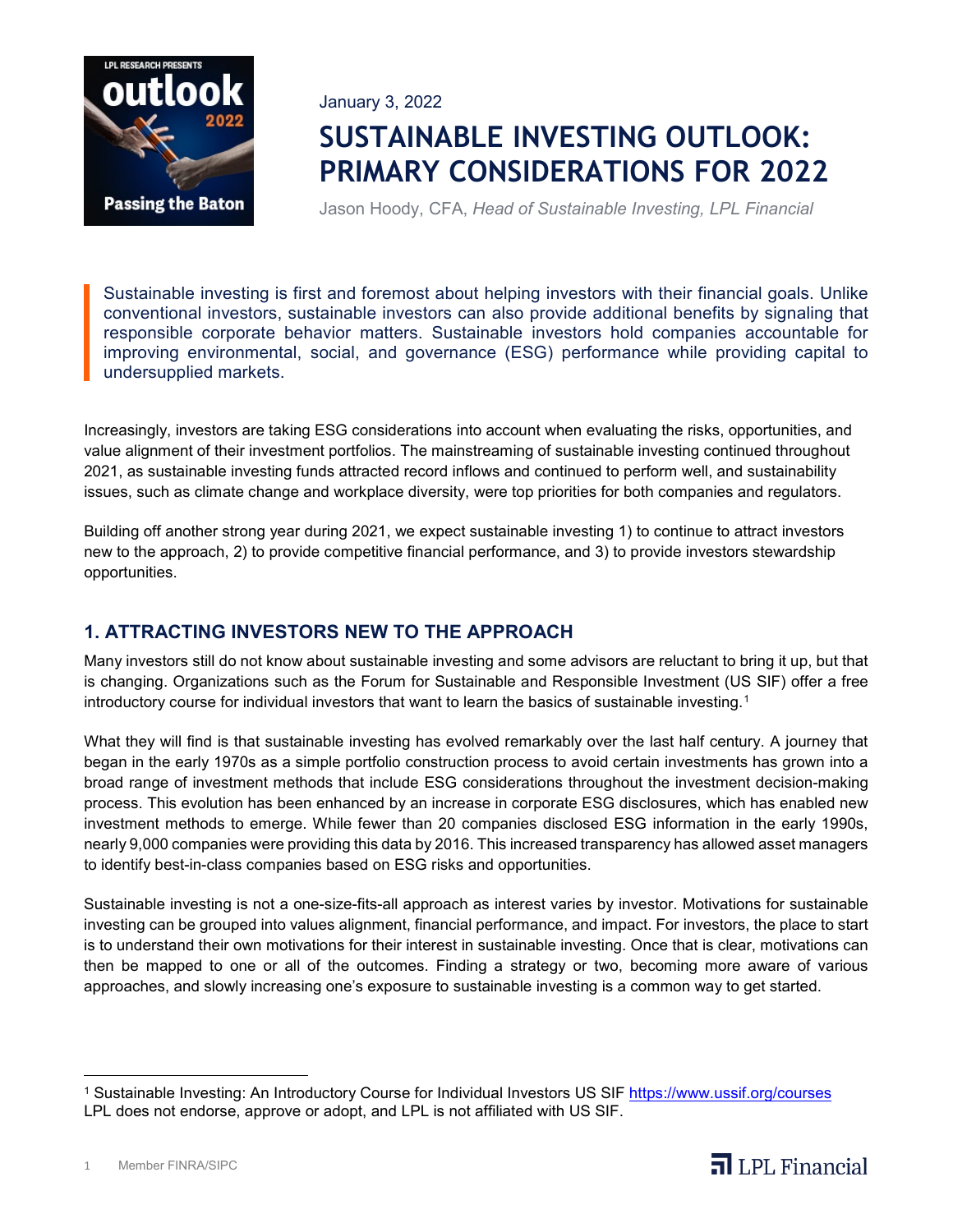#### **Act to Avoid Harm: Values Alignment**

- Some investors are motivated by the awareness that their capital should align with responsible corporate behavior. These investors seek to act to avoid harm, primarily through an investment method that excludes certain investments from a portfolio in order to align values.
	- $\circ$  Example: Investors can signal that responsible corporate behavior matters.
		- *"I don't want to support companies that harm the environment, violate human rights, or engage in unfair labor practices."*

#### **Benefit Stakeholders: Financial Performance**

- Other investors see sustainable investing as a way to unlock commercial value, such as backing companies with strong ESG practices that are better positioned to adapt to a changing world. These investors seek to identify companies that provide benefits to all stakeholders, including workers, customers, and their supply chain, primarily through the methods of ESG integration and stewardship. These methods intentionally consider the role of ESG factors in building a strong business alongside traditional financial analysis to identify ESG risks and opportunities.
	- o Example: Investors can engage actively to improve ESG performance of companies.
		- *"I want companies to have a positive effect on society."*

#### **Contribute to Solutions: Impact**

- Another group of investors is motivated to create positive change. These investors seek to invest in a way that has a measureable impact.
	- o Example: Investors can supply capital to underserved communities.
		- *"I want to help tackle the affordable housing gap."*

The above outcomes are known as the A-B-C Framework (avoid, benefit, contribute).[2](#page-1-0) This framework helps align investment methods, expected outcomes, and progress assessments.

#### **A-B-C Framework**



## **2. DISCUSSING FINANCIAL PERFORMANCE**

Surveys show that one of the largest barriers to adopting a sustainable investing approach is the misperception that one must sacrifice investment performance. Although numerous academic studies have been written on this topic, with most agreeing that sustainable investing rarely had a negative impact on financial performance, the concern remains.

It is important to stress that not all sustainable investing methods are the same, as a strategy centered on excluding certain stocks based upon personal values executed by an inexperienced asset manager will have different



<span id="page-1-0"></span><sup>&</sup>lt;sup>2</sup> Impact Management Project. How Investors Manage Impact. [https://impactmanagementproject.com/impact](https://impactmanagementproject.com/impact-management/how-investors-manage-impact/)[management/how-investors-manage-impact/](https://impactmanagementproject.com/impact-management/how-investors-manage-impact/)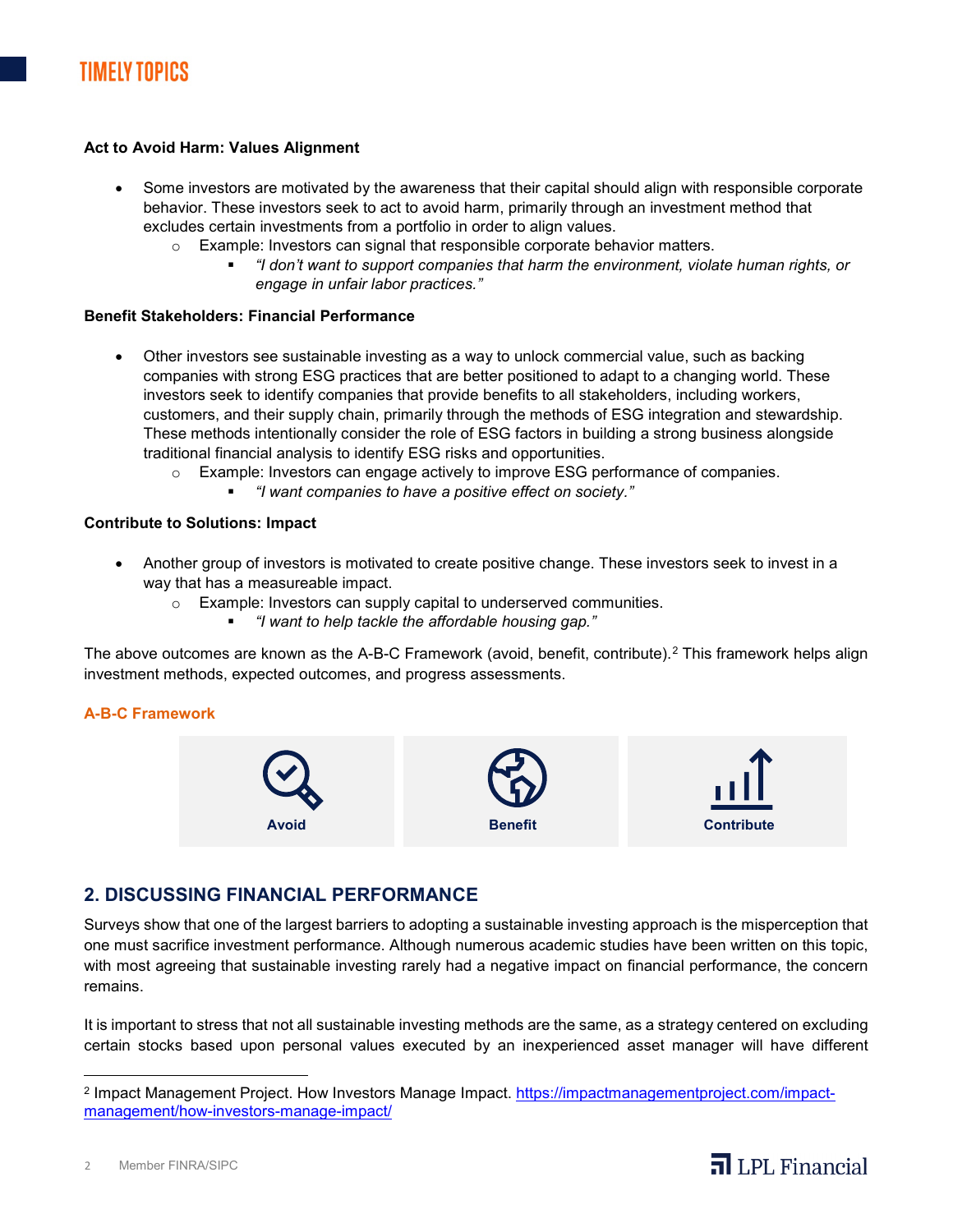# **TIMELY TOPICS**

outcomes than a method based upon ESG integration executed by an experienced asset manager. Investors that choose to place heavy restrictions on their portfolios' holdings will have financial performance results that differ from investors that choose to consider financially material ESG factors alongside traditional financial analysis to identify ESG risks and opportunities.

Further, sustainable investing implementation differences can lead to different outcomes given a wide range of experience between asset managers in this evolving space. A forecast of how much a particular ESG risk factor will impact a financial metric, such as future cash flow, may differ from one asset manager to another. Frameworks, such as materiality assessments or maps, are helpful in providing some guidance to sustainable investing implementation. However, the process of forecasting ultimately leads to a spectrum of opinions, much like traditional investing approaches.

We expect sustainable investing financial performance in 2022 to remain competitive to conventional approaches. At the same time, investors should understand the potential portfolio impact of different approaches to sustainable investing so that financial performance expectations are clear in advance.

### **3. INVESTOR STEWARDSHIP OPPORTUNITIES**

Holding companies accountable for improving ESG performance is an often overlooked benefit of sustainable investing. Engagement is the way investors apply their stewardship responsibilities, often through the asset managers who manage a strategy. Many asset managers are signatories to the UN Principles for Responsible Investment (PRI), which contains Principle 2 that states, "We will be active owners and incorporate ESG issues into our ownership policies and practices."[3](#page-2-0)

Stewardship is the process of intervention to ensure that the value of assets is enhanced over time, or at least is not diminished due to neglect or mismanagement. Asset managers can act as stewards of the companies they own through 1) engaging with company management, 2) casting votes on an annual ballot of resolutions, and 3) proposing resolutions to be voted on by other shareholders at general shareholder meetings.

#### **Engagement**

• Engagement involves dialogue between company management and the asset manager. Through engagement, an asset manager can help hold investee companies accountable to improve their ESG performance.

#### **Voting Shares: Management Resolutions**

• By owning shares of a company, a shareholder is entitled to voting rights. Voting rights allow shareholders governance oversight, as shareholders have the right to vote on a basic set of issues at least once a year at a company's annual shareholders' meeting. The range of items for vote on the annual ballot of resolutions allows shareholders an opportunity to weigh in the on the governance and direction of the company. Since many shareholders cannot attend the meeting in person, many exercise their votes by proxy.



<span id="page-2-0"></span><sup>&</sup>lt;sup>3</sup> United Nations Principles for Responsible Investment. [https://www.unpri.org/pri/what-are-the-principles-for](https://www.unpri.org/pri/what-are-the-principles-for-responsible-investment)[responsible-investment](https://www.unpri.org/pri/what-are-the-principles-for-responsible-investment)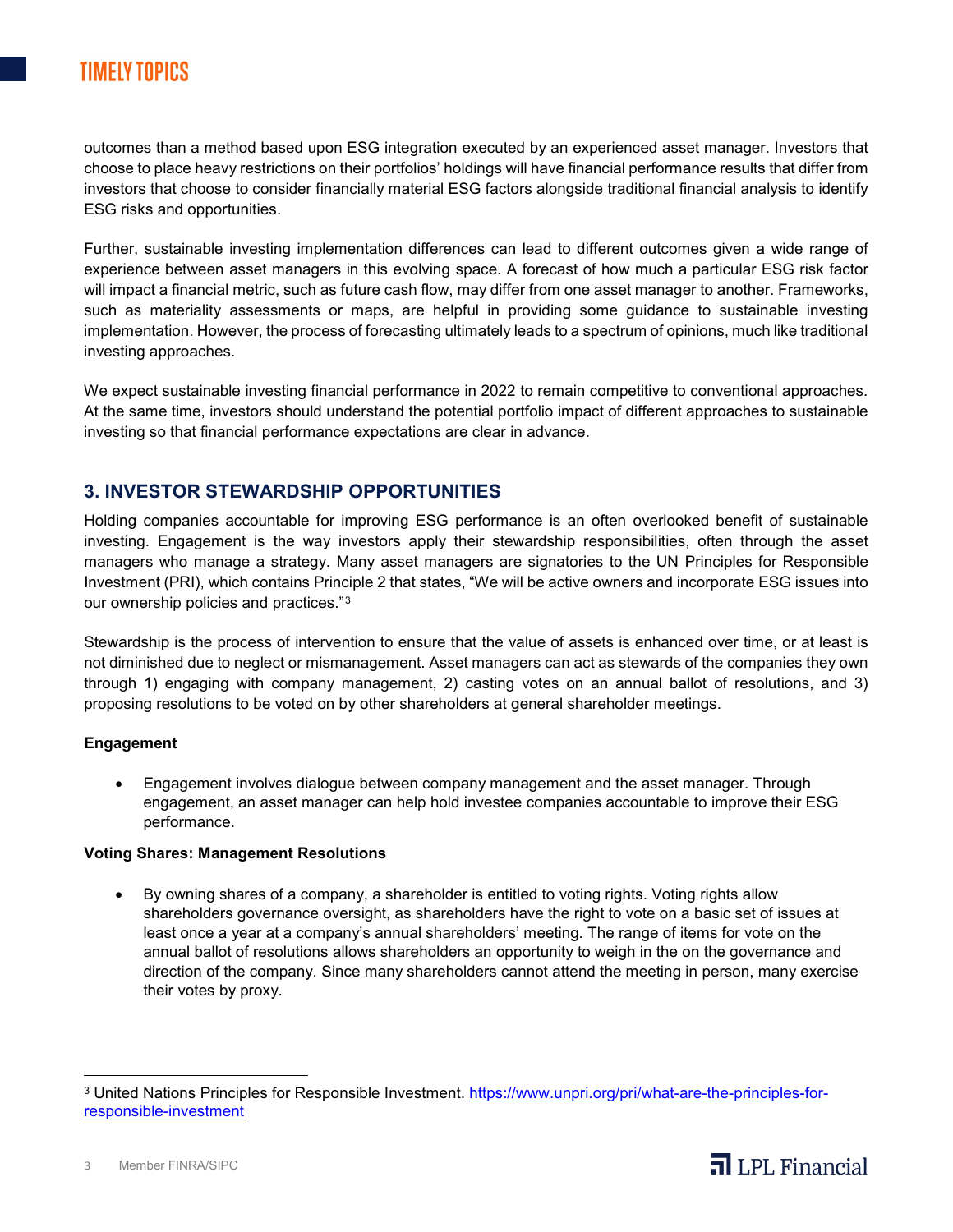#### **Proposing Shareholder Resolutions**

- Shareholders may also propose resolutions to be included on the ballot to be voted on by all shareholders. The filing of a shareholder proposal may facilitate dialogue and may result in the shareholder withdrawing their previous resolutions if management acts. Shareholder proposals addressing ESG risks have a long history, first appearing in 1969 with a resolution requesting Dow Chemical stop the sale of napalm to the U.S. government.
- During the 2021 proxy season, 435 shareholder resolutions on ESG issues were filed, up from 429 the year before, with climate change, workplace diversity, and political lobbying the three most common themes.
- We expect both climate change and workplace diversity to be key themes in 2022 as well.

#### *Climate Change Risk*

The Sustainability Accounting Standard Board (SASB) was established in 2011 to develop and disseminate sustainability accounting standards. The standards identify financially material issues, or those factors that may significantly influence a company's business model and value drivers, such as sales, profits, and expenditures, and therefore are most important to investors. Climate change risk and greenhouse gas (GHG) emissions are two of the 26 financially material general sustainability issues identified by SASB.

Over the last couple of years, governments and corporations have made commitments to achieve net-zero GHG emissions by 2050, or sooner. By committing to net-zero, these entities pledge to achieve balance between the GHG emissions produced and those removed through offsets, such as carbon removal or tree planting. The growing list seeks to deliver on the goals of the Paris Agreement, which aims to limit global temperature increase by 1.5°C and halve carbon dioxide emissions by 2030 and reach net-zero by 2050, or sooner. We expect more pledges in 2022 in order to arrive at a global net-zero scenario.

An almost \$[4](#page-3-0) trillion annual investment into clean energy is required by 2030 to meet the Paris Agreement pledge.<sup>4</sup> The amount of capital needed, the fast moving landscape, and the complexity of the interconnected demands enables investors to tackle these challenges in ways governments cannot. To help channel assets towards needed solutions, investor groups such as UN-convened Net Zero Asset Owner Alliance and the Net Zero Asset Managers Initiative (NZAM) have recently been created. Both set out a range of actions investors should take to align their portfolios with a net-zero commitment. Asset owners and asset managers will be able to take multiple actions toward climate change goals, including divestment, stewardship, and investment in climate solutions. Collaboration on climate-related stewardship activities will be led by organizations such as Climate Action 100+, which is leading efforts on improving climate change governance, cutting emissions, and strengthening financial disclosures. Looking ahead, we expect even more asset managers to join the NZAM, more engagement and shareholder disclosures in 2022, as well as the SEC to consider new climate change disclosure requirements.

#### *Workplace Diversity*

Workplace diversity is another financially material issue identified by SASB.

Following a wave of corporate commitments to action on diversity, equity, and inclusion following the murder of George Floyd in May 2020, investors sought to hold companies accountable on their commitments through engagement and shareholder resolutions. Shareholder resolutions in 2021 pushed to have companies make public the annual EEO-1 forms filed with the U.S. Equal Employment Opportunity Commission's (EEOC). The forms



<span id="page-3-0"></span><sup>4</sup> IEA (2021), Sustainable Recovery Tracker, IEA, Paris<https://www.iea.org/reports/sustainable-recovery-tracker>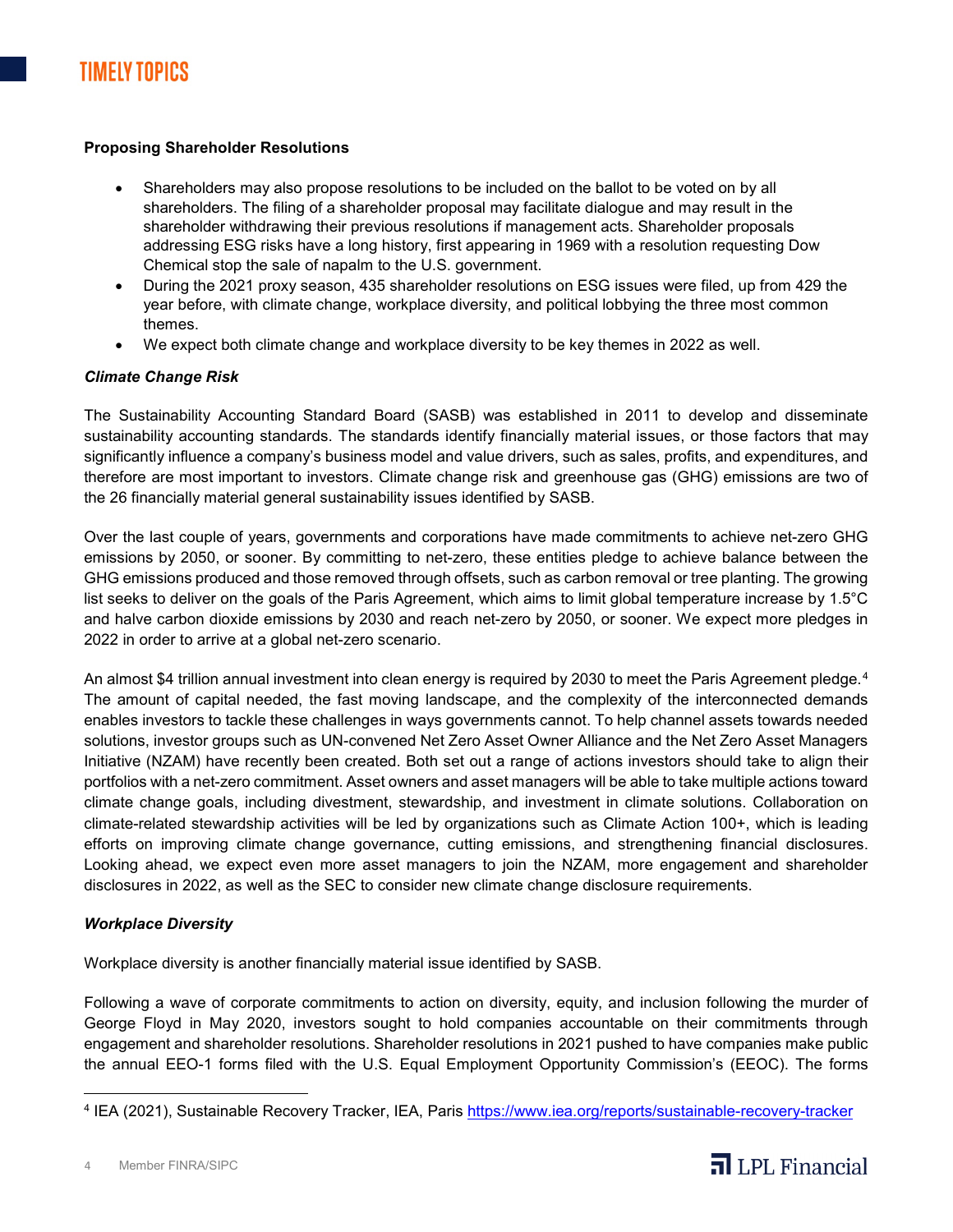# **TIMELY TOPICS**

classify employees by race, gender, and ethnicity in standardized job categories and provide data that can be used to assess and compare corporate diversity performance. We expect more engagement and shareholder disclosures in 2022, as well as the SEC to consider new disclosure requirements.

Shareholder resolutions in 2021 also went beyond EEO-1 by asking for disclosure of recruitment, promotion, and retention by gender, race, and ethnicity. These proposals requested companies include disclosures on how companies assess the effectiveness of their diversity and inclusion programs. We expect further engagement and additional shareholder disclosures in 2022.

### **CONCLUSION**

As sustainable investing continues to become mainstream, we expect it to continue to attract new investors. The wide range of motivations that bring investors to sustainable investing and the different ways investors can engage will lend added support to the rapid growth we've seen over the last several years. Further, one of the biggest barriers to sustainable investing, the misperception that one must sacrifice investment performance, has been well addressed at this point. Still, it's important to clearly set expectations with investors, especially around different levels of asset manager experience and different approaches to sustainable investing, some of which can be very restrictive. Perhaps most importantly, sustainable investing gets to the heart of what it means to be a shareholder. As owners of the business they invest in, shareholders can hold companies accountable for improving ESG performance and gives investors a path to influence important issues, such as climate change and workplace diversity, in ways that conventional investing cannot.